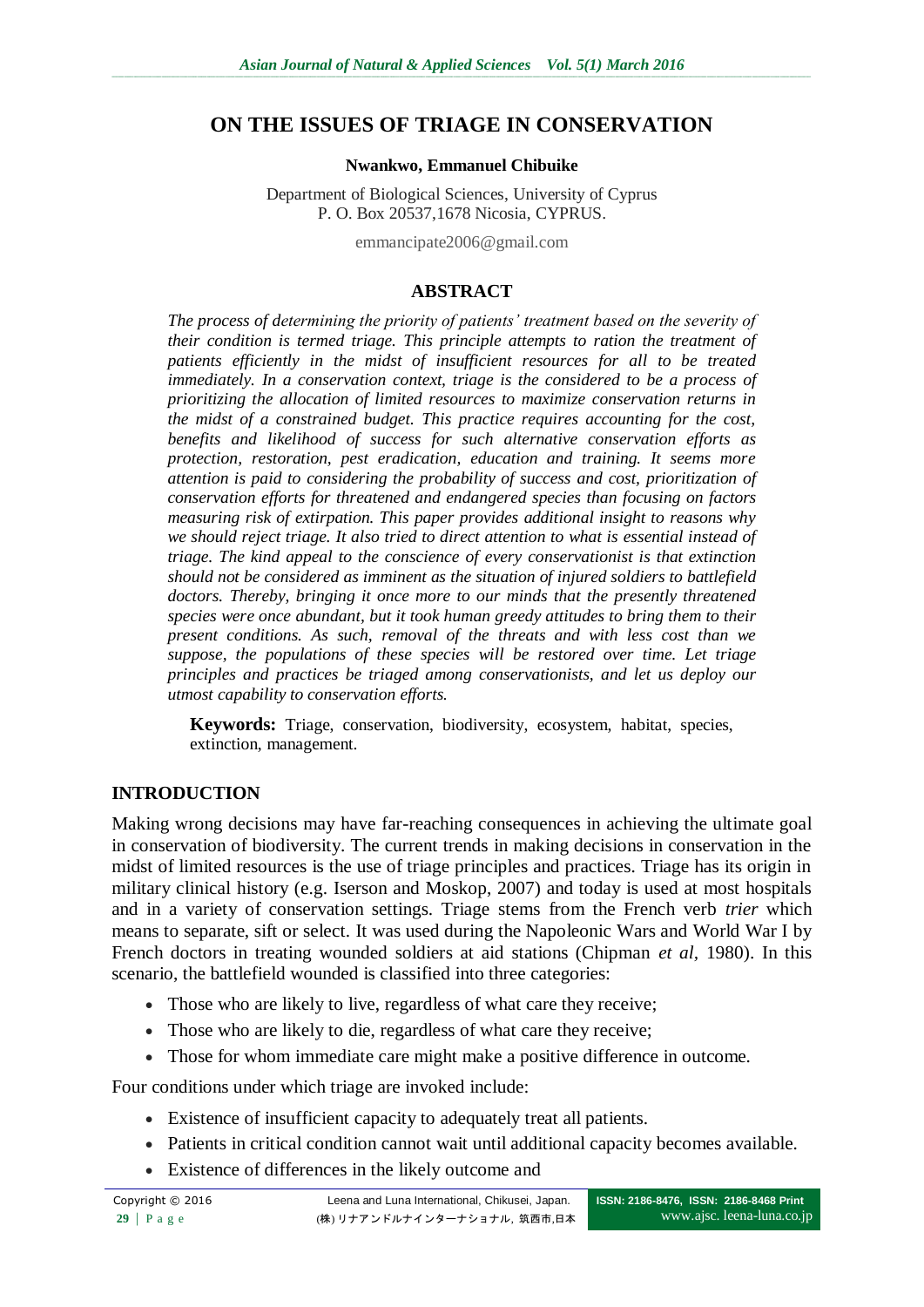Requirement of differential amounts of treatment.

On this basis, triage is defined as the process of determining the priority of patients' treatment based on the severity of their condition. This tries to ration the treatment of patients efficiently in the midst of insufficient resources for all to be treated immediately. In a conservation context, triage is the process of prioritizing the allocation of limited resources to maximize conservation returns, relative to the conservation goals, under a constrained budget (Bottrill *et al.* 2008). Achieving this will require accounting for the cost, benefits and likelihood of success for such alternative conservation efforts as protection, restoration, pest eradication, education and training.

Providing the rational process by triage to maximise the protection of life in periods of crisis does not make it an absolute ideal in all conservation issues. The use of triage has been argued to promote defeatism when it seems that assets have become very difficult to salvage (Pimm, 2000). This makes triage an 'ethically pernicious' approach to conservation and may lead to the protection of only moderately threatened biodiversity assets.

Rather than considering the probability of success and cost, prioritization of conservation efforts for threatened and endangered species has tended to focus on factors measuring risk of extirpation (Schneider *et al.,* 2010).

## **REASONS**

## **Why we should Reject Triage?**

The lack of absolute or complete information about ecosystem functions, to allow us to know which species are the 'load-bearing' ones whose presence keeps a complex ecosystem from collapsing constitutes one of the major reasons we should reject triage principles and practices. Norman Myers, a fellow of the University of Oxford, UK, and adjunct professor at Duke University in Durham, North Carolina, says "We are so fundamentally ignorant." On the platform of limited precision and accuracy in conservation research, we cannot afford to say which species are dispensable or not. In support of this, Andrew Balmford, a conservation biologist at the University of Cambridge, UK, affirmed that spotting key species is "an interesting exercise intellectually ... but by the time we've figured it out the forest will have gone anyway." How much trust should we place on our calculation of the likelihood of success in conserving one species over the other?

Induced extinction is unacceptable in biodiversity conservation efforts. We should be asking whether extinction should be encouraged at all-even in its mild form called triage. It is pertinent to state that triage is a subtle way of encouraging extinction of some species considered low in value, ecological benefit and high in the cost of their conservation (Bottrill *et al.* 2008). In the name of using triage as a prioritizing tool in conservation, we seem to decide which species should be conserved and which we should not. In this, most conservationists have denied encouragement of extinction by being implicit over sacrificing some species to conserve other species in the name of prioritization. In such a country as Australia with stable government, well-enforced laws and the highest median income in the world, "the only reason they cannot hand over the extraordinary array of life they have inherited to future generations would be lack of commitment," says Stephen Garnett. Who would not accept the successful increase of the wild population of the Californian Condor from 22 to 237 as a typical 'anti-triage' success story, having saved the evolutionary distinct genus *Gymnogyps --*not to mention those of the Black-footed Ferret (*Mustela nigripes*), Mauritius Kestrel (*Falco punctatus*) or Red-cockaded Woodpecker (*Picoides borealis*), which on their own speak to the idea of hope (Pimm, 2000).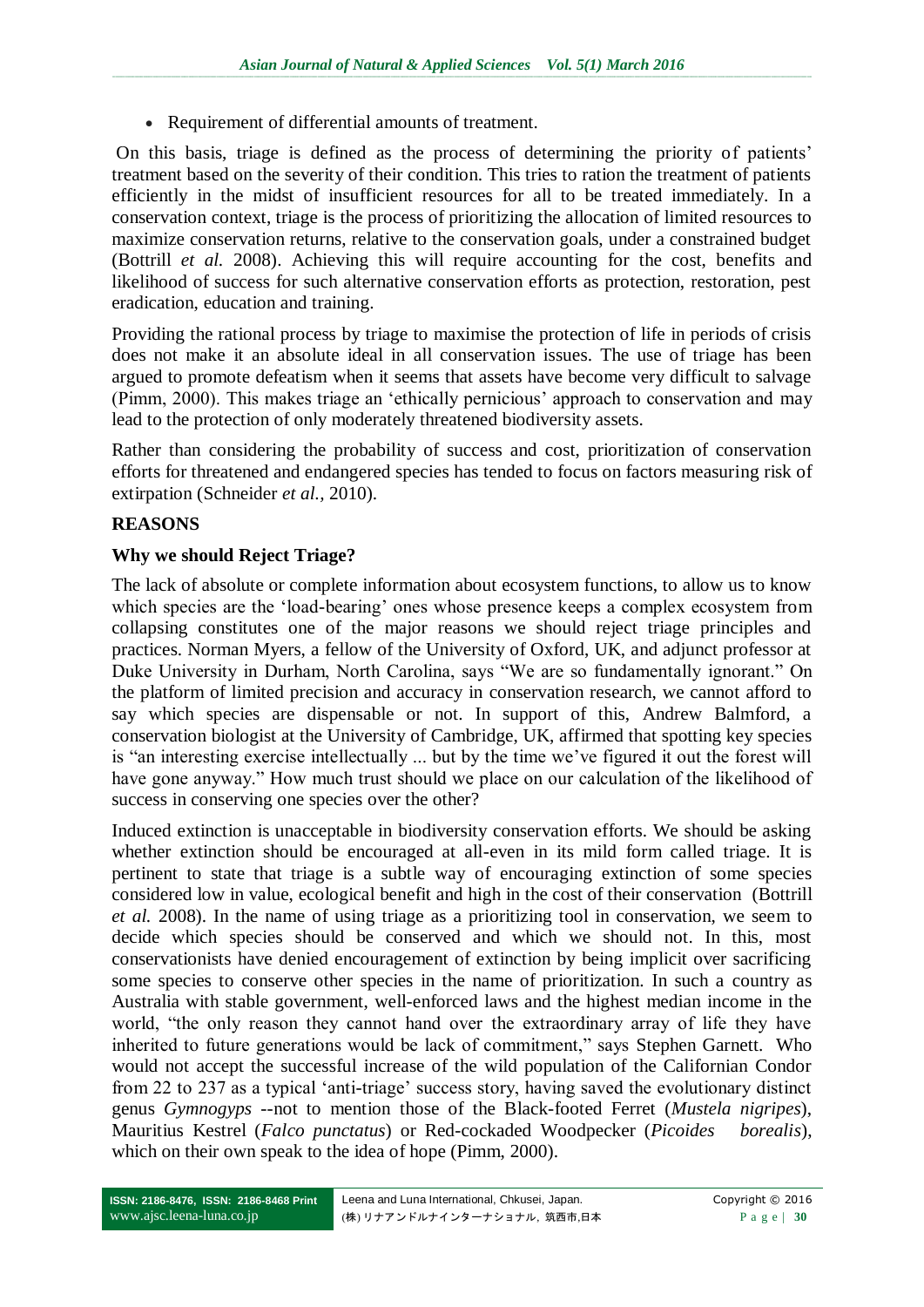Triage strikes heavily at the fundamental concepts in conservation biology - that species have inherent value and that extinction is unacceptable (Leopold, 1949). Aldo Leopold, the founder of modern conservation, concisely mentioned that "the first rule of an intelligent tinkerer is to keep all the pieces" *(ibid)*. To sanction extinction in the name of efficiency would justify the course of those whose interests are contrary to conservation (Soule, 1985). Thus, to argue that efficiency calculation should include the impacts on corporate profits of conservation programs that hinder resource extraction may end up prescribing extinction of species when recovery interferes with economic progress.

Jachowski and Kesler (2009) agree with Bottrill *et al.* (2008) on the need for efficient distribution of conservation resources, but disagree on the inclusion of extinction as an acceptable outcome for ecosystems or species falling at the 'inefficient' end of the spectrum of resource allocation models. Better still, conservation biologists who are 'squeamish' about extinction need to carefully consider the long-term effects of their decisions and strive towards allocation of resources to monitoring and recovery of all species and systems (Noss, 1996). In the words of Jachowski and Kesler (2009), "we must always retain hope for breakthroughs that could lead to recovery, even if only minimal resources are dedicated to the direst situations. Advances are a product of initiative and discovery, which cannot occur without investment."

Triage principles and practices may encourage under-investment in the conservation of our biodiversity. If we can allow one species to go extinct to accommodate other economic issues, we may also allow as many other species as possible to go extinct in order to accommodate more economic and developmental issues. Estimates suggest that only US\$6 billion was spent per year globally on protecting biodiversity in the last twentieth century (James *et al*., 1999). Can this be compared to an estimated US\$33 trillion direct and indirect benefits derived per year from ecosystem services provided by biodiversity? This implies that we are dealing with an asset worth US\$33 trillion (Costanza *et al*., 1997). On the premise that species can be allowed to go extinct coupled with less effort on the side of government to conserve our biodiversity, if governments that fund conservation tighten their purse strings, the next resort by the conservationist using triage would be to assign more species and systems to the ever-increasing extinction pile.

# **What is essential instead of triage?**

There is a great benefit in avoiding the need to spend, rather than deciding what spending prioritization framework should be applied. This stems from the fact that no amount of spending will reverse species population downward trends unless the causal agents are taken care of. We can reduce the need to rely on retrospective conservation management approaches through appropriate avoidance and minimisation controls, coupled with enacting positive change by being proactive. Also, developing frameworks that reduce human greed, consumption and mitigating the effects of unchecked human population growth and other ecologically unsustainable practices such as land clearing and pollution will contribute immensely to achieving our conservation goals.

Among the fundamental resource allocation questions faced by conservation scientists and practitioners include whether conservation goals are best met by managing single species or whole ecosystems (Simberloff, 1998). Ecosystem-based priorities which determine where and when to acquire protected areas have been the historical platform for efforts in setting conservation priorities (Ferrier *et al.,* 2000; Margules & Pressey 2000; Pressey & Taffs, 2001; Meir *et al*. 2004).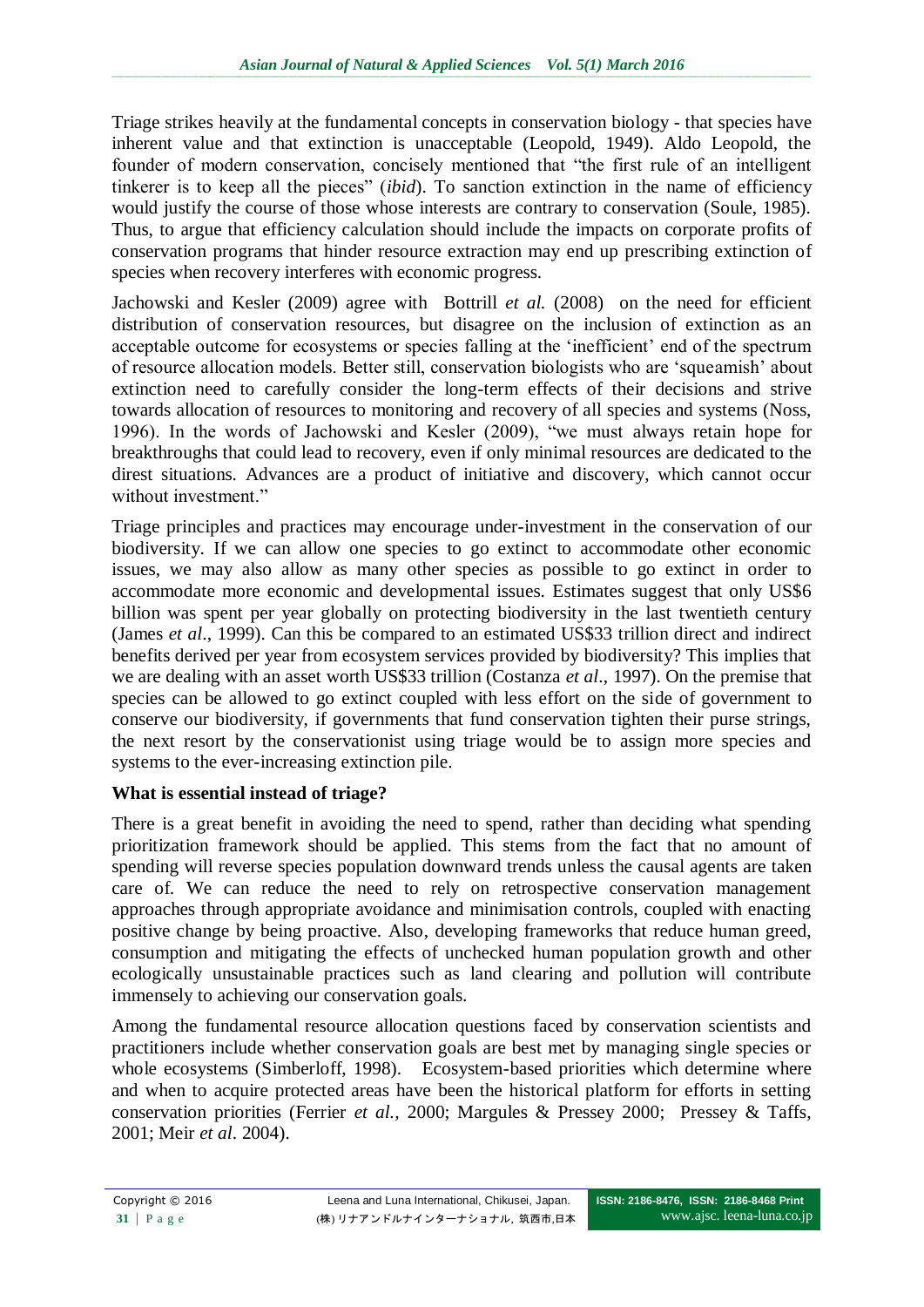Triage principles and practices are species-based conservation management approaches, which concentrate on allocating conservation resources to single species (Leader-Williams & Dublin, 2000). Some of the questions that arise from single-species conservation include how individual species should be prioritized, whether management of one focal species would not be detrimental to another, whether evidence exists for the effectiveness of one focal species in adequately protecting viable populations of other species, as in the case of umbrella species. A single-species conservation approach considers selecting some species and prioritizes which to save and which to sacrifice in the face of limited conservation resources. As a result of the problems associated with a single-species approach, management focus has been turning toward multispecies approaches, ecosystem and habitat-based approaches, and systematic conservation planning.

Conservation methods based on several focal species, or protecting a specific habitat type, might be a more appropriate and efficient means of conserving species (Lambeck, 1997; Fleishman *et al*., 2000; Sanderson *et al*., 2002b) than even triage-based single-species practices. Setting conservation priorities on a single species is considered improbable on the basis that the requirements of one species would encapsulate those of all other species (Noss *et al*., 1996; Basset *et al*., 2000; Hess & King, 2002; Lindenmayer *et al*., 2002). Thus, there is a clear need for multispecies strategies to enlarge the coverage of species conservation efforts (Miller *et al*., 1999; Fleishman *et al*., 2000, 2001; Carroll *et al*., 2001). Lambeck's (1997) ‗focal species' approach seems quite promising, as it provides a systematic procedure for selecting several focal species which are used to define the spatial, compositional and functional attributes that must be present in a landscape. Additionally, this approach identifies the main threats to biodiversity and selects the species that is most sensitive to each threat. Conservation actions are based on the requirements of these species. This outweighs the triage concept, as multiple threatened species are captured in a single conservation plan. Furthermore, Sanderson *et al.* (2002a) proposed the 'landscape species approach'. In this, landscape species are defined by their use of large, ecologically diverse areas and their impacts on the structure and function of natural ecosystems such that their requirements in time and space make them particularly susceptible to human alteration and use of wild landscapes. Meeting the needs of landscape species would provide ample protection for the species with which they interact and co-occur in the ecosystem.

Instead of using triage to prioritise at species level, it will pay more to set conservation priorities at the scale of ecosystems and habitats levels. This ensures that viable populations of all native species are maintained *in situ,* all native ecosystems are represented across their natural range of variation, with evolutionary and ecological processes maintained, together with the evolutionary potential of species (Grumbine, 1994).

The essence of systematic conservation planning includes locating and designing protected areas that maximally represent the biodiversity of each region. This focuses on removing the threat of development and complements species recovery plans by mitigating threats.

## **CONCLUSION**

It is a faulty assumption that efforts to reverse extinction are unfeasible due to an attributed 'astronomical' cost. Saving highly threatened species is not automatically impossible, or necessarily prohibitively costly. We need to avoid painting the picture that these animals do see our currencies to start breeding for their survival, nor uses our fund to purchase a home or food. The protection of sites which species naturally inhabit is a frontline of global defence against species extinctions. Stuart Pimm, a conservation ecologist at Duke University and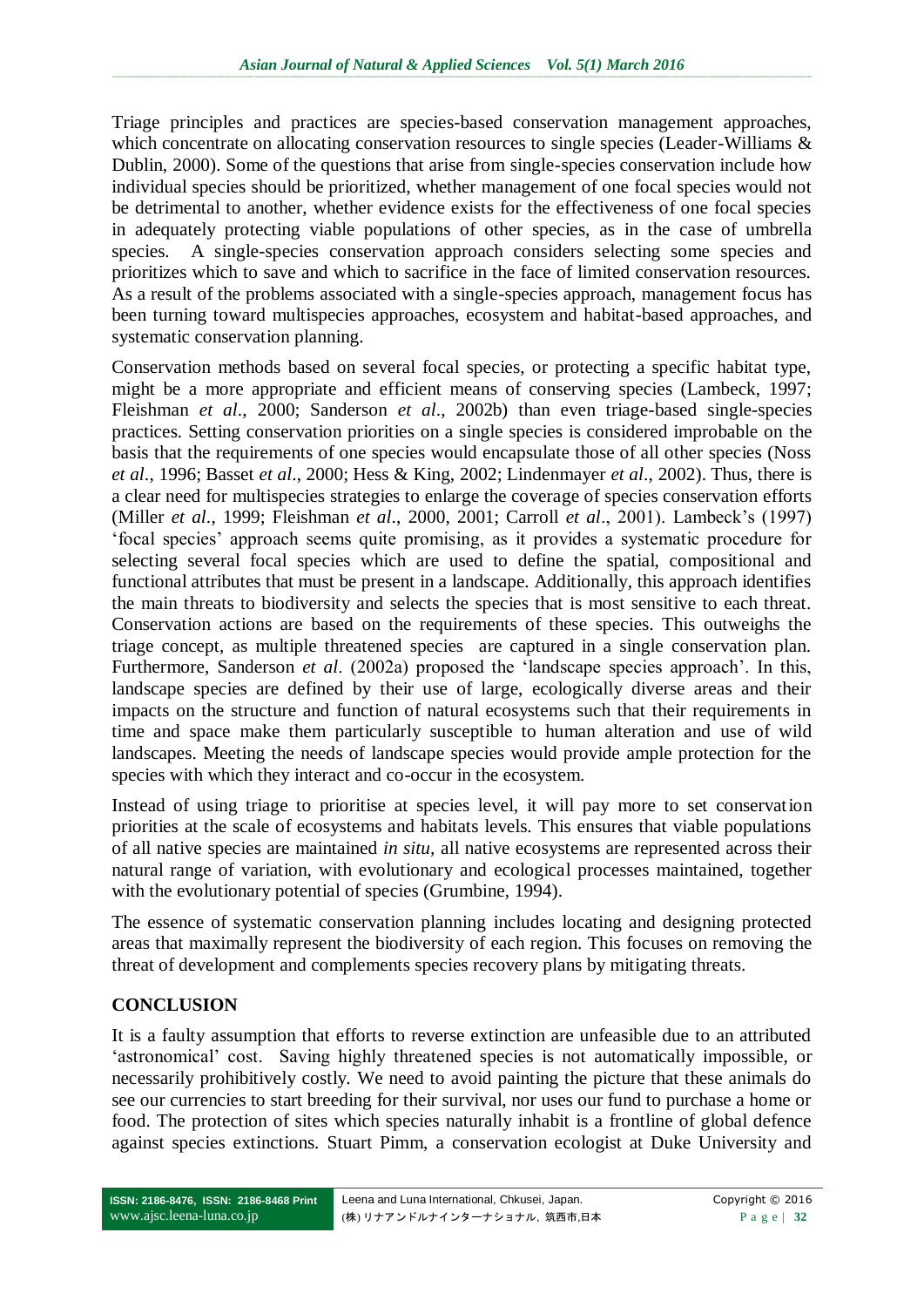world expert on extinction, points out that recovery programs for critically endangered species such as the condor and whooping crane are valuable testing grounds. "These projects teach conservation scientists what works. Pushing the frontier is not cheap," Pimm says.

The realities involved in conservation are more complex than triage theory of deciding which patient to treat and which not. The prediction for possible survival is far less certain for a threatened species than for a human patient (Parr *et al.,* 2009). Extinction is not as imminent as the situation of injured soldiers to battlefield doctors. Conservationists need not dumb their thinking minds by the idea that all conservation intervention must be costly to work. The presently threatened species were once abundant, but it took human greedy attitudes to bring them to their present conditions. Let the threat be removed and with less cost than we suppose, the populations of these species will be restored over time. Let triage principles and practices be triaged among conservationists, and let us deploy our utmost capability to conservation efforts.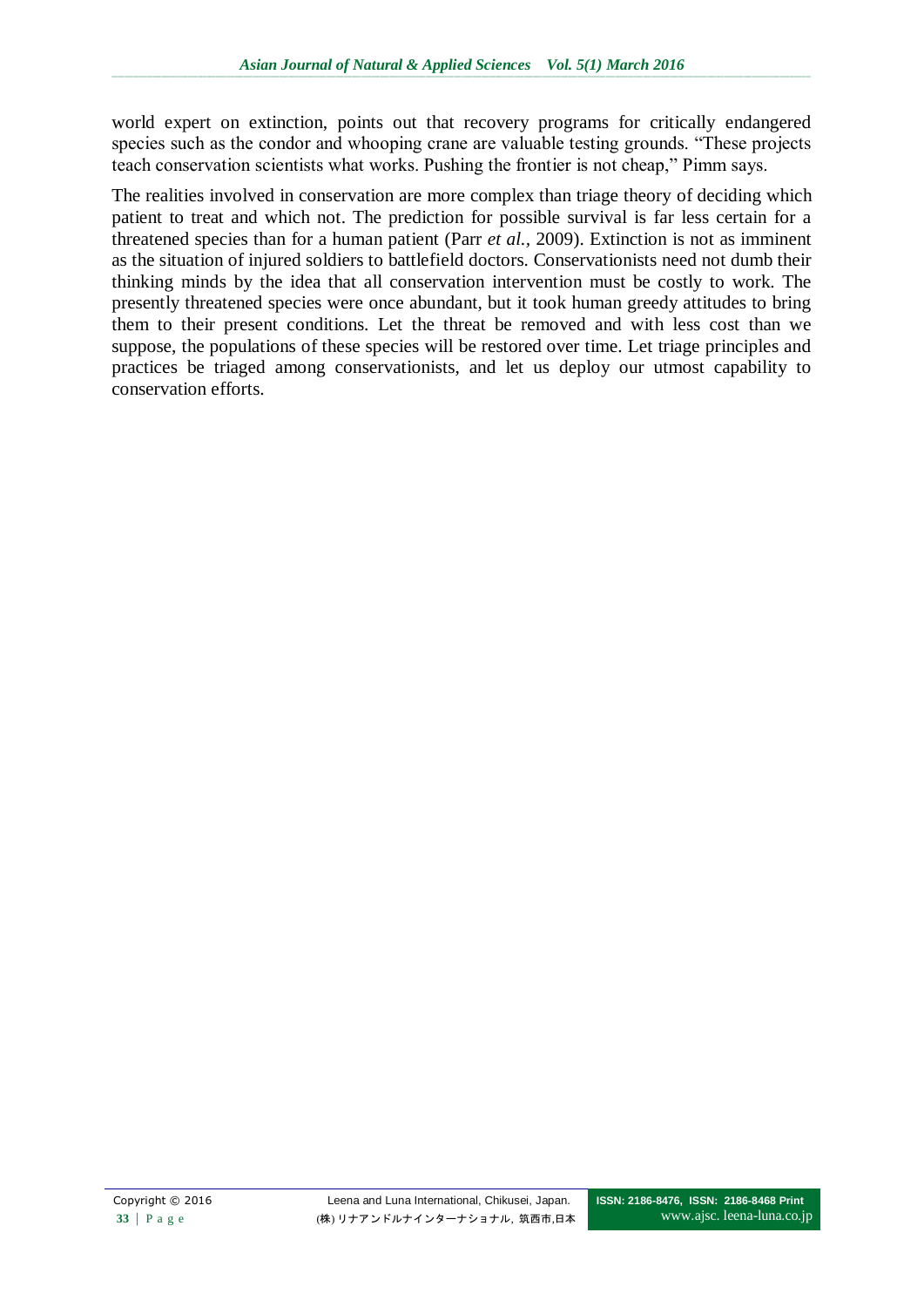#### **REFERENCES**

- [1] Basset, Y., Novotny, V., Miller, S.E., & Pyle, R. (2000). Quantifying biodiversity: experience with para taxonomists and digital photography in Papua New Guinea and Guyana. *Bioscience 50*(10): 899-908.
- [2] Bottrill, M., Joseph, L., Carwardine, J., Bode, M., Cook, C., Game, E., Grantham, H., Kark, S., Linke, S., McDonald-Madden, E., Pressey, R., Walker, S., Wilson, K., & Possingham, H. (2008). Is conservation triage just smart decision making? *Trends in ecology & evolution*, *23***:** 649–54.
- [3] Carroll, C., Noss, R.F., & Paquet, P.C. (2001) Carnivores as focal species for conservation planning in the Rocky Mountain region. *Ecological Applications 11*: 961-980.
- [4] Chipman, M., Hackley, B.E., & Spencer, T.S. (February 1980). "Triage of mass casualties: concepts for coping with mixed battlefield injuries". *Military Medicine 145* (2): 99–100.
- [5] Costanza, R., d'Arge, R., de Groot, R., *et al.* (1997). The value of the world's ecosystem services and natural capital. *Nature 387*: 253-260.
- [6] Ferrier, S., Pressey, R.L., & Barrett, T.W. (2000). A new predictor of the irreplaceability of areas for achieving a conservation goal, its application to real world planning, and a research agenda for further refinement. *Biological Conservation 93*: 303-325.
- [7] Fleishman, E., Blair, R.B., & Murphy, D.D. (2001). Empirical validation of a method for umbrella species selection. *Ecological Applications 11*: 1489-1501.
- [8] Fleishman, E., Murphy, D.D., & Brussard, P.F. (2000). A new method for selection of umbrella species for conservation planning. *Ecological Applications 10:*569-579.
- [9] Grumbine, R.E. (1994). What is ecosystem management? *Conservation Biology 8*: 27-38.
- [10] Hess, G.R., & King, T.J. (2002). Plannng for wildlife in a suburbanizing landscape I: selecting focal species using a Delphi survey approach. *Landscape and Urban Planning 58*: 25-40.
- [11] Iserson, K.V., & Moskop, J.C. (2007). Triage in Medicine—Part I: Concept, History, and. Types. *Annals of Emergency Medicine 49*(3): 275–281.
- [12] Jachowski, D. S., & Kesler, D. C. (2009). Allowing extinction: should we let species go? *Trends in Ecology and Evolution 4*(24), 180.
- [13] James, A.N., Gaston, K.J., & Balmford, A. (1999). Balancing the earth's accounts. *Nature 401*:323-324.
- [14] Lambeck, R.J. (1997). Focal species: a multi species umbrella for nature conservation. *Conservation Biology 11*: 849-856.
- [15] Leader-Williams, N., & Dublin, H.T. (2000). Charismatic megafauna as 'flagship species'. In *Priorities for the Conservation of Mammalian Diversity: has the Panda had its Day?* (Eds A. Entwistle & N. Dunstone), pp. 53-81. Cambridge University Press, Cambridge.
- [16] Leopold, A. (1949). A sand county almanac Oxford Univ. *Press, New York*.